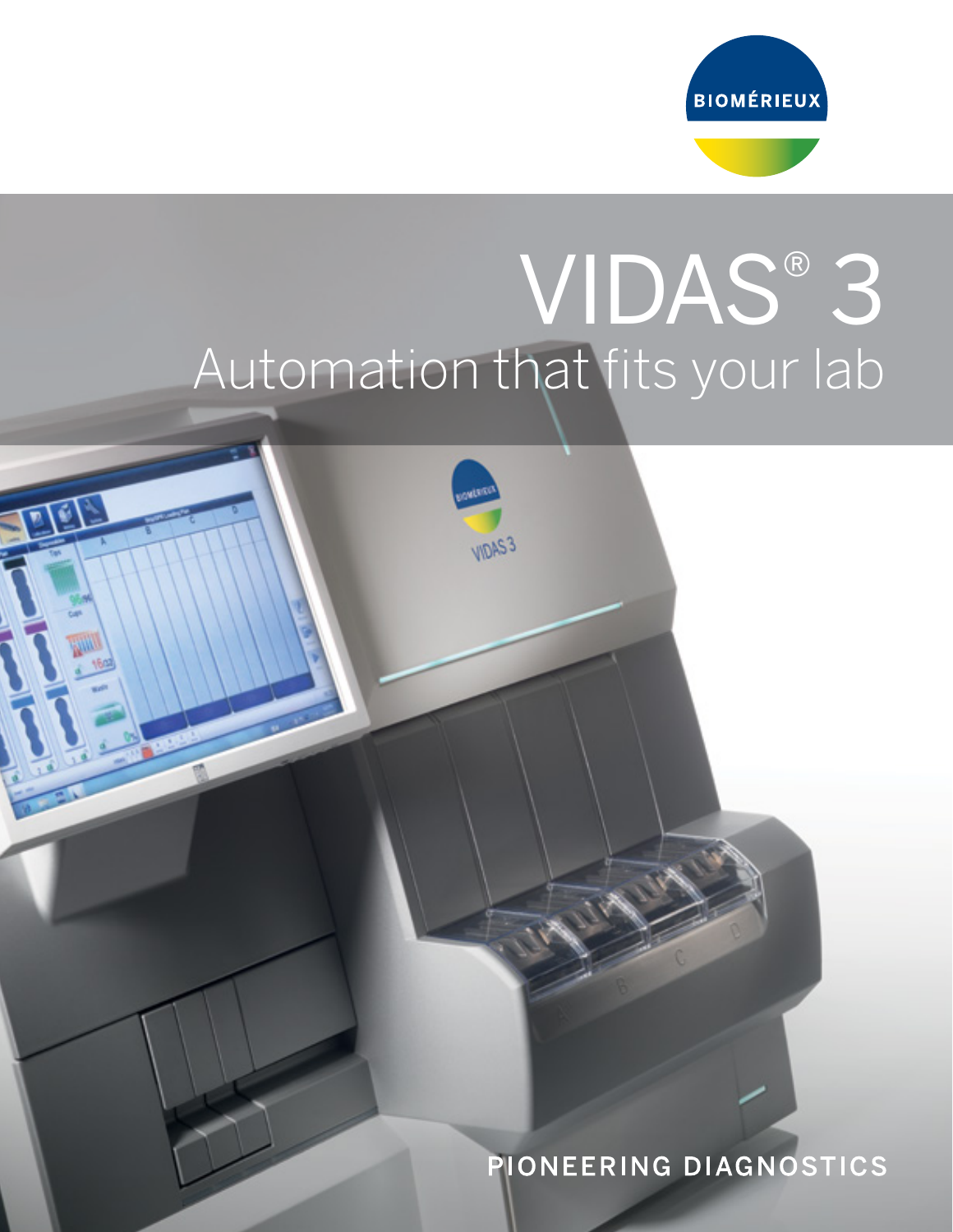### **Automate Your Specialty Testing with VIDAS 3**

- Sepsis and other specialty assays at your fingertips
- On-demand results and superior accuracy you can trust
- 

## Automation that fits your lab

• Storage for 96 disposable pipettor tips and 32 single-use dilution cups, along with on-board waste drawer for safe disposal after use

# • Sepsis and other specialty assays at your fingertips<br>• On-demand results and superior accuracy you can trust<br>• High flexibility and traceability for improved productivity